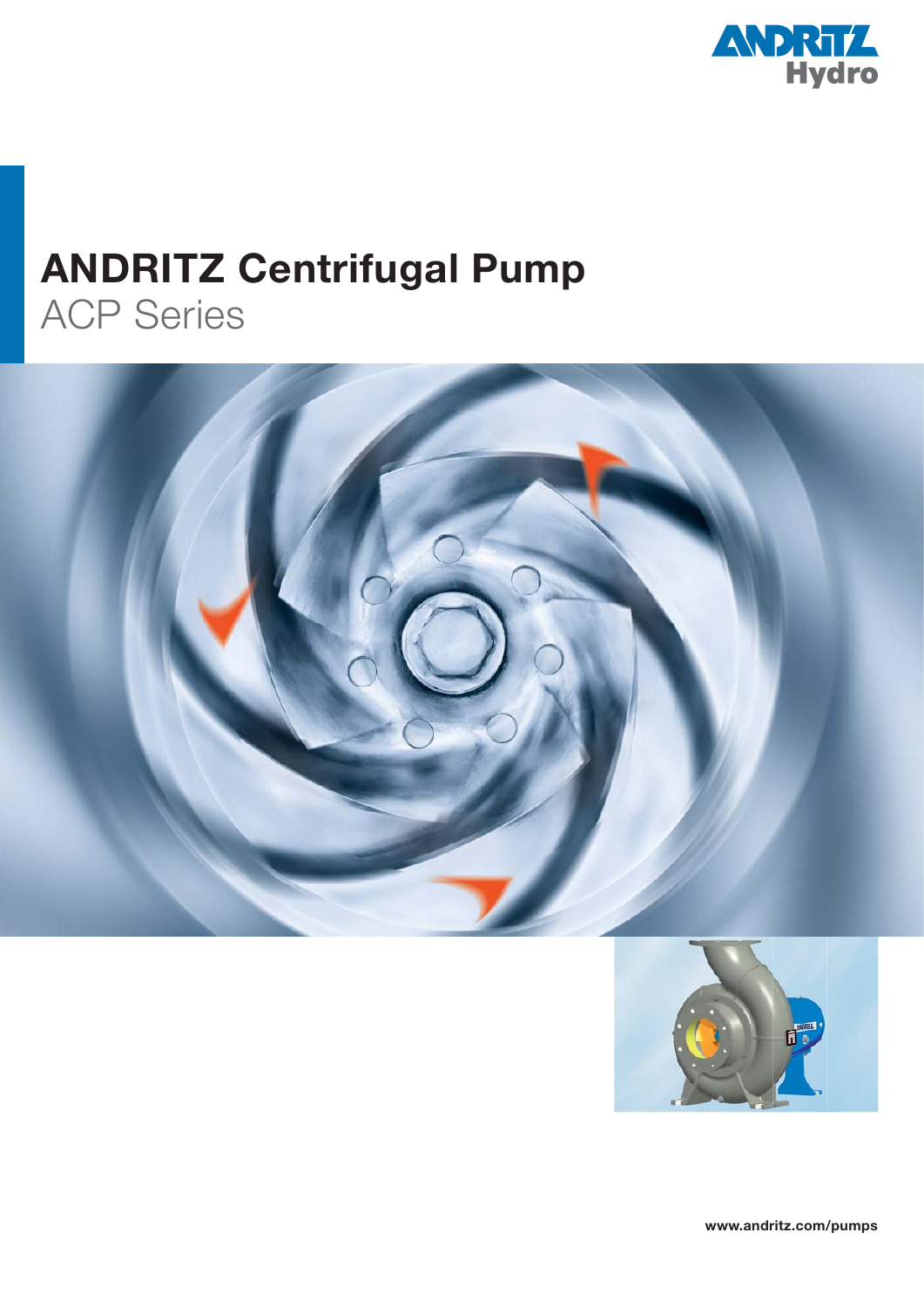# **High efficiency and robust design**

For over 100 years, ANDRITZ has been a byword for competence and innovation in designing centrifugal pumps.

As suppliers of complete production systems for the pulp and paper industry we have acquired broad expertise of the related process technologies – the basis for our successful development of components for conveying stock and pulp.

ANDRITZ Centrifugal Pumps are operating successfully all over the world. They offer robustness and wear resistance and thus fulfil high customer expectations in terms of efficiency, life cycle, maintenance friendliness and economic efficiency.

#### **Modular system**

The standard components in ANDRITZ Pumps provide high availability and en-able the use of proven components.

#### **Fields of application:**

- Pulp and paper industry
- Water supply and waste water treatment
- **Power industry**
- **Food industry (e.g. sugar)**
- **Bioethanol**
- Chemical industry

### **The facts:**

- **Flow rates up to 6,000 m<sup>3</sup>/h**
- **Heads up to 160 m**
- **Casing pressure up to 25 bar**
- **Temperatures up to 200°C**
- **Consistencies up to 6%**
- **Efficiency up to 90%**
- **Only five bearing support sizes for the entire series!**



### **Technology to convince you**

The high standard of ANDRITZ Centrifugal Pumps, ACP Series, is based on decades of experience in designing hydraulic machines and on extensive process knowhow.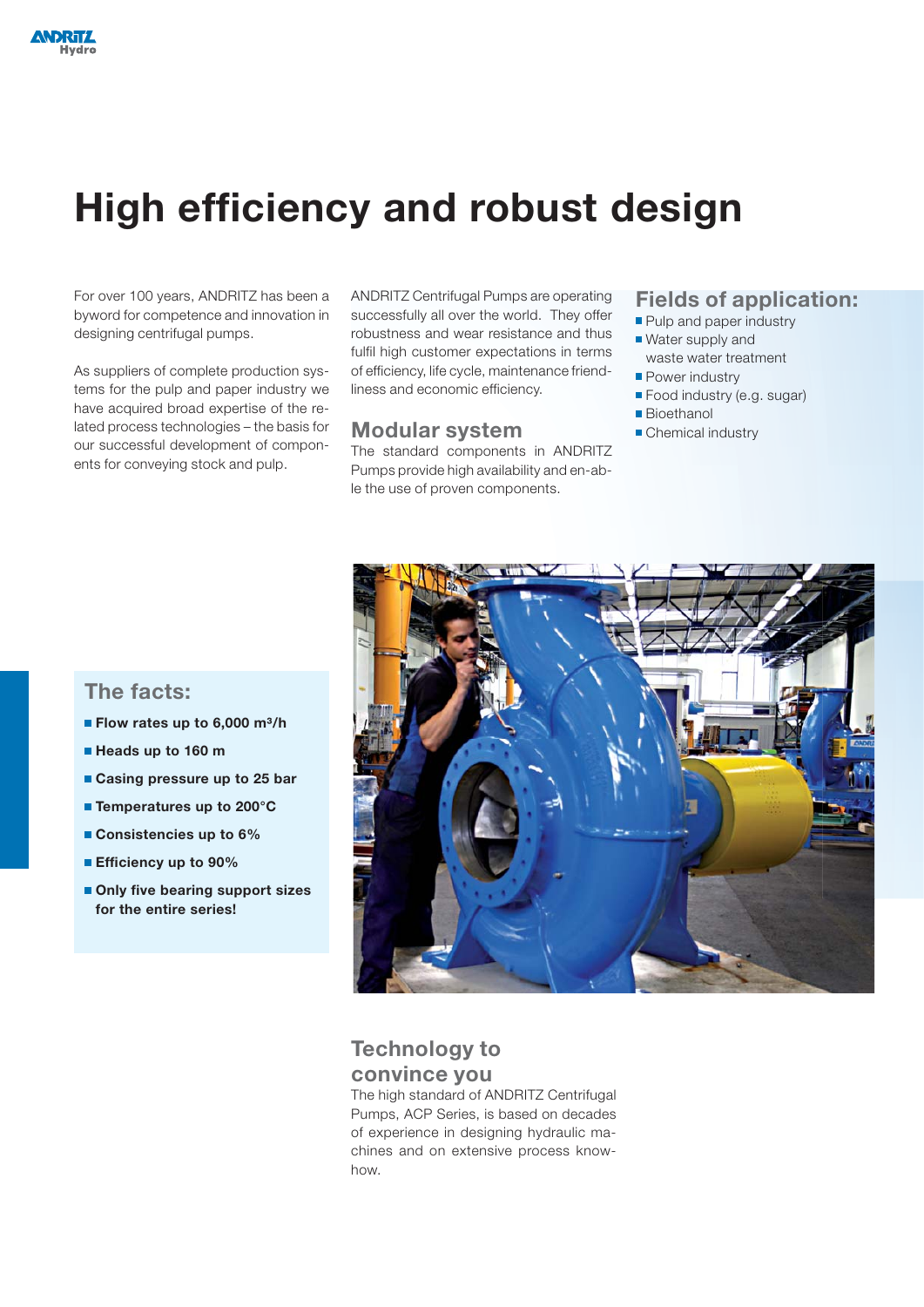#### **Proven open-impeller design**

The open-impeller design of the ANDRITZ Centrifugal Pumps ACP Series is characterized by low axial thrust. With its open channels, it is suitable for conveying many different media.



To protect the pump casing!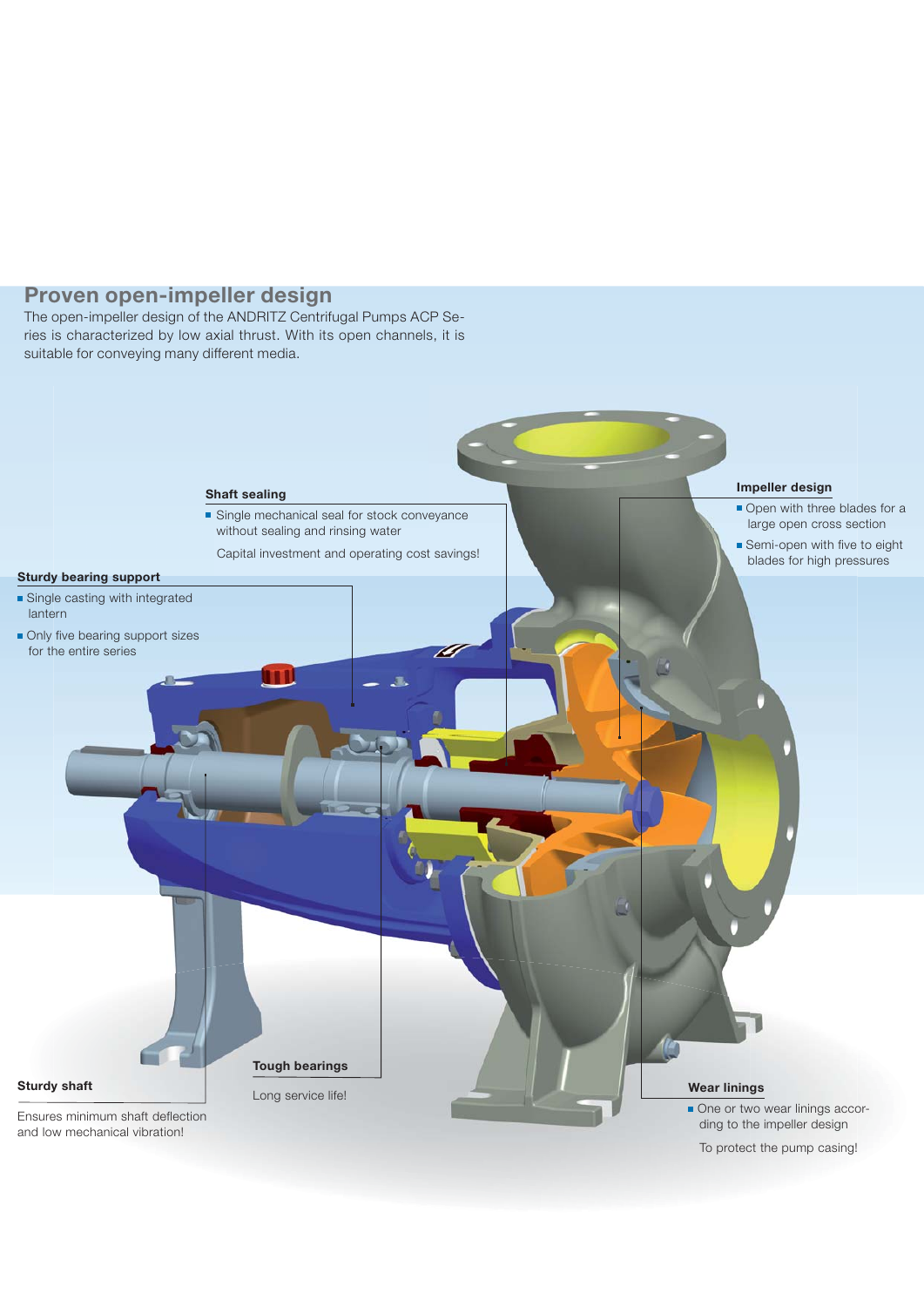## **High research and development capabilities**

We run a pilot plant at our affiliate ASTRÖ, which enjoys international renown for its hydraulic developments and investigations. The high quality, safety and reliability of the ACP Series Pumps are ensured by extensive model testing.



## **Various sealing systems**



**Stuffing box seal**



**Tandem mechanical seal**



**Single mechanical seal**



**Single or double cartridge seal**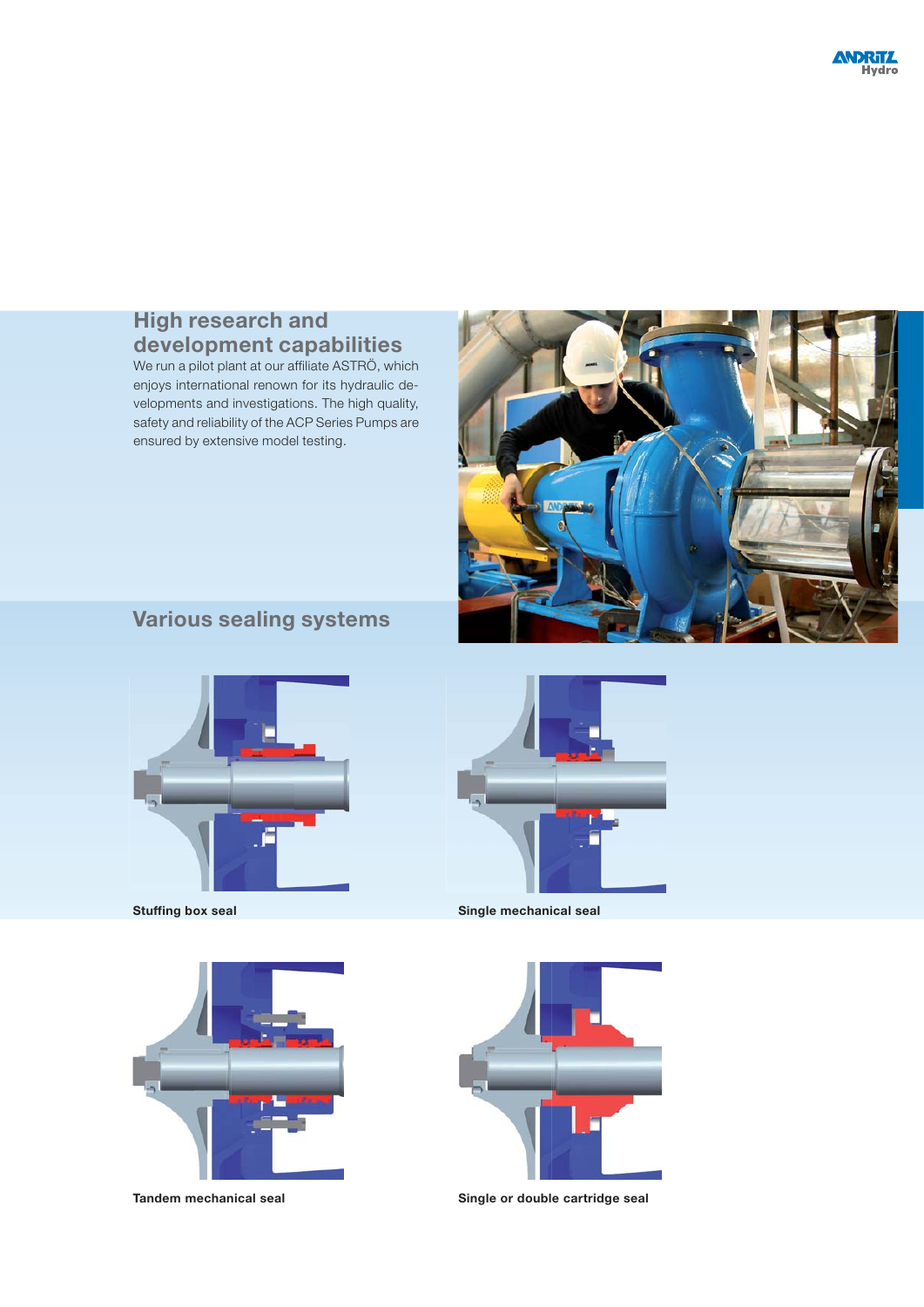# **Characteristic curves** Centrifugal Pumps, ACP Series

**Characteristic curves 1,500 and 1,000 rpm**



**Characteristic curves 3,000 rpm**



**Material combinations**

| <b>ACP Series</b>   | <b>EN-GJL 250</b> |   |  | 1.4460  1.4021  1.4462  1.4517  1.4517   1.4404 | 1.4439 | 1.4469 |
|---------------------|-------------------|---|--|-------------------------------------------------|--------|--------|
| <b>Impeller</b>     |                   |   |  |                                                 |        |        |
| Casing/casing cover |                   | ш |  |                                                 |        |        |
| Bearing housing     |                   |   |  |                                                 |        |        |
| Front lining        |                   |   |  |                                                 |        |        |
| Stuffing box body   |                   | П |  |                                                 |        |        |
| Shaft               |                   |   |  |                                                 |        |        |

|               | European standard    | <b>US standard</b> |            |  |  |
|---------------|----------------------|--------------------|------------|--|--|
| <b>Number</b> | <b>Name</b>          | Grade              | <b>UNS</b> |  |  |
| $EN$ -JL1040  | $EN-GJL 250$         | Class 40B          |            |  |  |
| 1.4460        | X3CrNiMoN27-5-2      | Grade 1A           | J93370     |  |  |
| 1.4462        | X2CrNiMoN22-5-3      | S32205             | S32205     |  |  |
| 1.4517        | GX2CrNiMoCuN25-6-3-3 | Grade 1C           | J93373     |  |  |
| 1.4517 h      | GX2CrNiMoCuN25-6-3-3 | Grade 1C           | J93373     |  |  |
| 1.4469        | GX2CrNiMoN26-7-4     | Grade 5A           | J93404     |  |  |